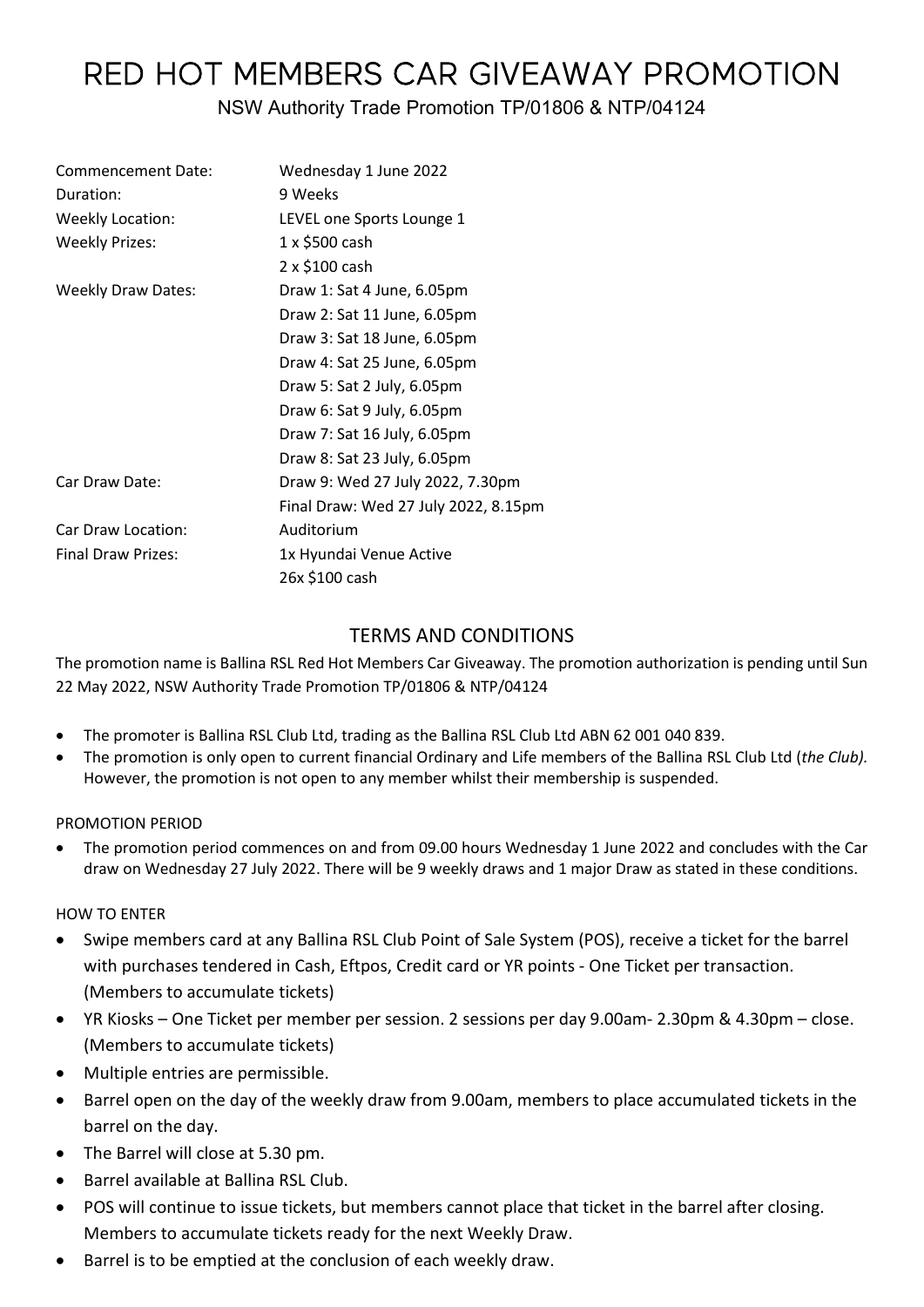- Door person or Promotion Host to conduct PA announcements in the main service areas of the RSL Club from 4.30pm that the barrel closes at 5.30pm on draw days.
- Staff, Management, Directors, and their spouses and/or partners are not eligible to participate.

## WEEKLY DRAW MECHANICS

- Weekly draws to take place LEVEL One Sports Lounge 1, Grant Street.
- Winners MUST be on site to participate.
- 6.05pm Promotion Host will randomly select in turn 3 entries from the barrel. Names will be recorded on the sheet as they are drawn. Members are eligible to win 1 Draw per week. If drawn out of the barrel a 2<sup>nd</sup> or 3<sup>rd</sup> time and so on within the same weekly draw, a redraw will take place to find another winner.
- As each member's name is drawn it will be announced via the Club's PA system in all main service areas of RSL Club.
- Each winning draw will be given 4 minutes to present themselves to the Promotion Host with their current membership card which must include a photo. If membership card does not include a photo additional ID is also required.
- In the case the announced member does not present themselves within the allocated 4 minutes, and then the member is not entitled to the prize. In that case a redraw will take place. This process will be repeated until the announced holders of the 3 drawn tickets have duly presented themselves and been acknowledged.
- 6.30 pm all 3 winners in order of being drawn will draw a ball out of a hat; each ball will be numbered 1  $-3.$
- Number chosen will determine the order the weekly winners will select from the Prize Board.
- Host to issue appropriate cash vouchers to the winners to redeem at the Cashier.
- Ballina RSL Club Ltd is not permitted to issue any more than \$2000 prize money in cash. Any prize money exceeding \$2000 must be awarded as a registered cheque or EFT.
- Weekly Prizes: 1 x \$500 cash + entry into the car draw

2 x \$100 cash + entry into the car draw

• Winners' names will be displayed via "Winners Board" Displayed at front reception display for public information, posted on Ballina RSL Facebook page and Website

## **HYUNDAI VENUE ACTIVE MAJOR DRAW MECHANICS**

- Independent Scrutineer from Quayside Motors will oversee the conduct of the Hyundai Venue Active draw.
- Finalists MUST be on site at Ballina RSL Club to participate.
- 27 predetermined Finalists to register with the Promotion Host between 7.00pm and 8.00pm, each winner to present their current membership card which must include a photo. If membership card does not include a photo additional ID is also required. NB. 3 winners yet to be determined via final fortnightly draw @ 7.30pm barrel selection.
- All 27 Car Finalists to assemble at the Auditorium Stage by 8.15pm. Finalists will be given 4 minutes to present themselves to the Promotion Host at Ballina RSL Club.
- A Major Draw finalist, who does not present themselves within the 4 minute time period is disqualified from participating and is no longer eligible to win the Major Prize Draw. In fairness to all who participate in the promotion, this rule will not be varied just because it may be impossible or personally inconvenient for a particular finalist to be present. The position is not transferable to another representative.